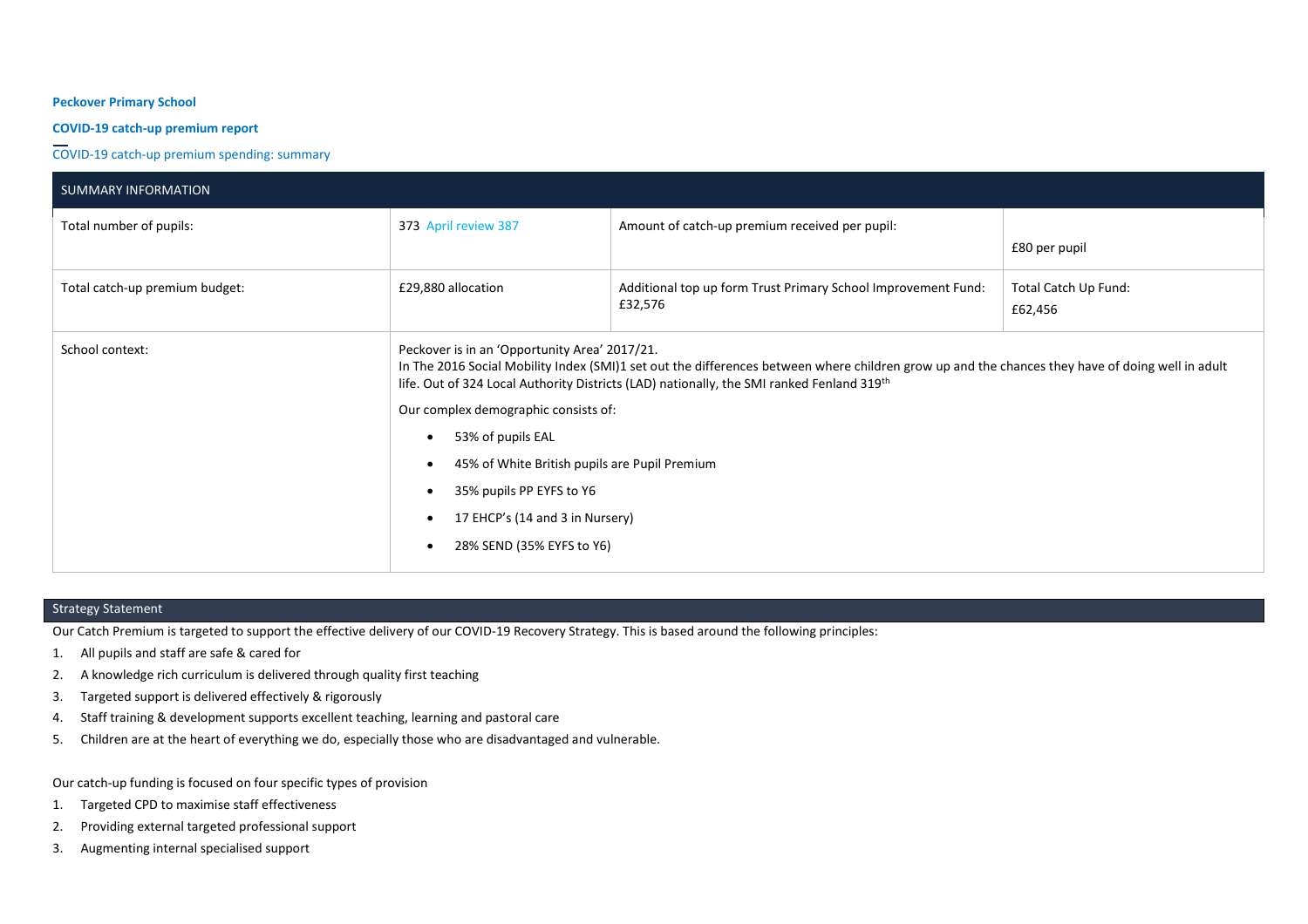#### 4. Accessing Trust expertise and additional resources

Our total allocation of catch-up funding is £29, 880 and this has been supplemented by £32,576 from our Primary School Improvement Fund to provide a total allocation of £62,456 This finance is being used to address our aim of ensuring that **all children achieve at least pre COVID-19 expectations by the end of the year. To ensure this takes place we will deliver the following:**

- a. All staff access high quality training and support to ensure they are fully equipped to perform their roles effectively.
- b. All children access full curriculum entitlement and high-quality  $1<sup>st</sup>$  teaching
- c. Targeted children access high quality pre-teaching to close their learning gaps and to prepare them to engage with their age-appropriate curriculum.
- d. SEND children are supported via bespoke academic & pastoral targeted support delivered by school staff and external professionals tailored to individual targets.
- e. Disadvantaged children are supported via bespoke academic & pastoral targeted support delivered by school staff and external professionals
- f. Targeted enhanced pastoral support is maximized to promote positive behaviours and raised aspirations in our vulnerable children

| Internal expenditure £28, 803                      | <b>External Expenditure £34,900</b>                    | Trust Resource £37,700 plus £6,000<br>from curriculum                                                                                              | <b>Successful grant applications applied for</b><br>by school<br>£17,100                                                               | No additional costs strategies                    |
|----------------------------------------------------|--------------------------------------------------------|----------------------------------------------------------------------------------------------------------------------------------------------------|----------------------------------------------------------------------------------------------------------------------------------------|---------------------------------------------------|
| Additional pastoral ELSA trained<br>support        | Teach $1^{st}$ Trainee in Y1 – (additional<br>teacher) | Curriculum Directors (English,<br>Maths, SEND & Curriculum)                                                                                        | GLS - £1,500 for dual language<br>books to support EAL pupils and                                                                      | PIXL Membership<br>Additional planning time given |
| Additional Student Support officer Y6<br>Υ4        | Teach 1st Academic Mentors Y2 and<br>Υ6                | Lead Practitioners (Safeguarding,<br>Attendance, Intervention, Physical                                                                            | parents at home<br>Foyles bookshop - £6,000 - to buy                                                                                   | to teachers<br>Remote learning policy             |
| Year 1 additional TA support                       | Think for The Future Mentors                           | Education)<br><b>Primary Training Hub</b>                                                                                                          | Read, Write Inc resources<br>Elizabeth Wright Foundation -                                                                             | Food bank<br>Communication & language             |
| Fine motor skills writing books (School<br>budget) | (school budget)<br><b>Connex National Tutoring</b>     | External QA & support                                                                                                                              | £2,000 to purchase quality texts for<br>disadvantaged children to have                                                                 | resources (DFE funded project<br>NELI)            |
| Curriculum enrichment resources<br>(school budget) | Programme (Y1,3,4,5,6)<br>Speech and Language          | In addition to £37,700, the Trust has also                                                                                                         | books at home.<br>Opportunities area - £5,000                                                                                          |                                                   |
| Additional teacher in Y2 and 5 (school<br>budget)  |                                                        | allocated £6,000, from the Curriculum<br>budget, to fund the implementation of<br>Read, Write Inc. to urgently address gaps<br>in reading/phonics. | National Schools Breakfast Scheme -<br>£600<br>Individual donation from local<br>business for Year 6 residential trip<br>2021 - £2,000 |                                                   |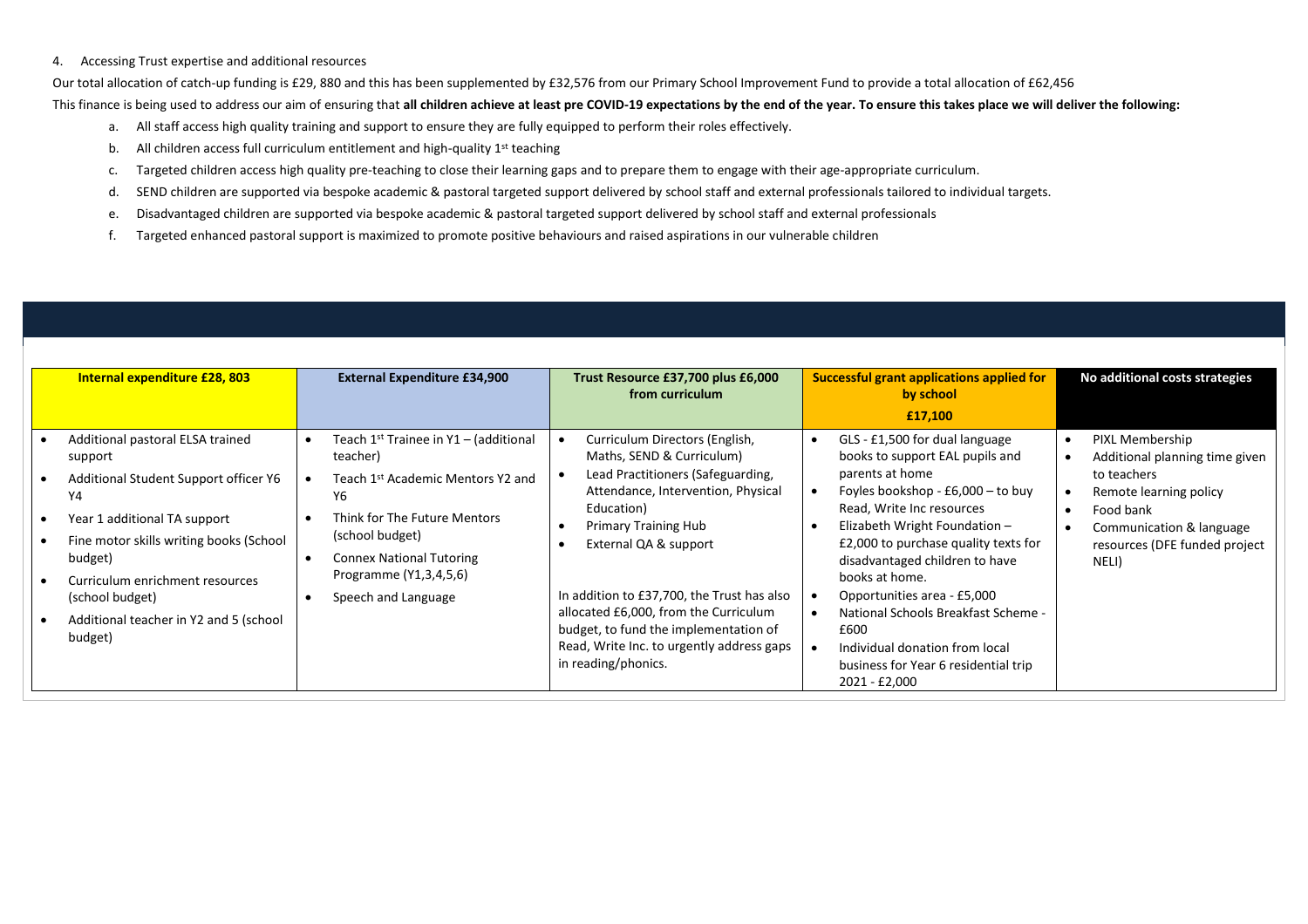|                           | <b>BARRIERS TO FUTURE ATTAINMENT</b>                                                                                                                                                                                                                                                                                                                                                                                                                                                                                                                                               |
|---------------------------|------------------------------------------------------------------------------------------------------------------------------------------------------------------------------------------------------------------------------------------------------------------------------------------------------------------------------------------------------------------------------------------------------------------------------------------------------------------------------------------------------------------------------------------------------------------------------------|
| <b>Academic barriers:</b> |                                                                                                                                                                                                                                                                                                                                                                                                                                                                                                                                                                                    |
| Α                         | 53% of pupils have EAL, many only spoke first language during both lockdown period and regressed in their English acquisition and reading ability, as many parents do not read or write in English.                                                                                                                                                                                                                                                                                                                                                                                |
| В                         | High numbers of disadvantaged pupils with 35% Pupil Premium from EYFS to Y6 and 45% of White British cohort. On return, reading fluency had regressed and was significantly behind in all year<br>groups. ¼ of Y2 cohort returned in September reading at an EYFS level. Reading and language and communication levels have been impacted. Pupils regressed during school lockdown and<br>disadvantaged pupils were adversely affected.                                                                                                                                            |
| C                         | The 2016 Social Mobility Index (SMI) set out the differences between where children grow up and the chances they have of doing well in adult life. Out of 324 Local Authority Districts (LAD) nationally,<br>the SMI ranked Fenland 319th                                                                                                                                                                                                                                                                                                                                          |
| D                         | A high number of SEND pupils beginning school with speech and language (50% on entry to EYFS). A further 20 children in KS 1 are having dedicated speech and language, with a further 3 KS 2 children<br>having Speech and Language therapist support. A high number of SEND pupils throughout school 28%. A high number of pupils under assessment for ECHP's - currently 15 further children identified as<br>needing EHCP and 6 at RSA stage. There are currently 17 children with EHCP's (3 of which are in Nursery). We have 28 EHA's this year.                              |
|                           | Pupil stamina and fine motor skills regressed during lockdown                                                                                                                                                                                                                                                                                                                                                                                                                                                                                                                      |
|                           | 6 months of curriculum missed during partial school closure, including mathematics and phonics, will impact on deeper learning in these areas.                                                                                                                                                                                                                                                                                                                                                                                                                                     |
| G                         | Layout of classrooms have impacted on teacher effectiveness, as it is more challenging for teachers to pick up and address misconceptions and give immediate verbal feedback. The classroom layouts<br>have also impacted on opportunities for collaborative learning and limits discussion between children, which helps to deepen their understanding. Because of the limitations of the risk assessment for<br>Covid, several areas of the curriculum have had to be adapted and this has led to a less dynamic way of teaching and teachers losing confidence in taking risks. |
|                           |                                                                                                                                                                                                                                                                                                                                                                                                                                                                                                                                                                                    |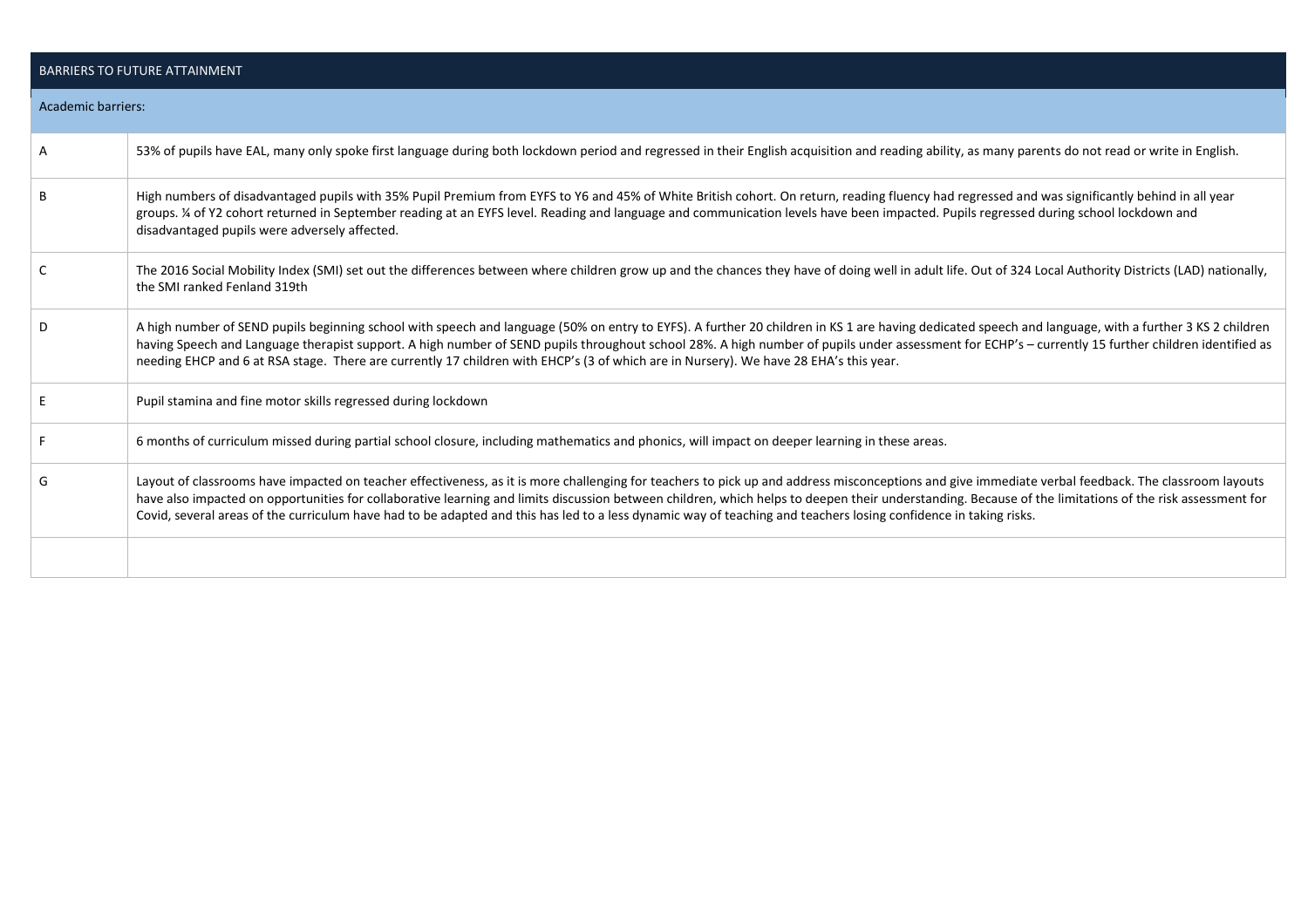| Actions to address academic barriers                                                                                                                                                                                                    |                                                                                                                                                                                              |                                                                                                                                                                                                                          |                                                                                                                                                                                                                                                                                                                                                                                |                                                                 |                                              |                                                                                                                                                                                                                                                                                                                                                                                                                                                                                                                                                                                                                                                                                                                                                                                                                                                                                                                                                                                                                   |  |  |
|-----------------------------------------------------------------------------------------------------------------------------------------------------------------------------------------------------------------------------------------|----------------------------------------------------------------------------------------------------------------------------------------------------------------------------------------------|--------------------------------------------------------------------------------------------------------------------------------------------------------------------------------------------------------------------------|--------------------------------------------------------------------------------------------------------------------------------------------------------------------------------------------------------------------------------------------------------------------------------------------------------------------------------------------------------------------------------|-----------------------------------------------------------------|----------------------------------------------|-------------------------------------------------------------------------------------------------------------------------------------------------------------------------------------------------------------------------------------------------------------------------------------------------------------------------------------------------------------------------------------------------------------------------------------------------------------------------------------------------------------------------------------------------------------------------------------------------------------------------------------------------------------------------------------------------------------------------------------------------------------------------------------------------------------------------------------------------------------------------------------------------------------------------------------------------------------------------------------------------------------------|--|--|
| <b>Action</b>                                                                                                                                                                                                                           | Intended outcome and<br>success criteria                                                                                                                                                     | What's the evidence and<br>rationale for this choice?                                                                                                                                                                    | How will you make<br>sure it's implemented<br>well?                                                                                                                                                                                                                                                                                                                            | <b>Staff</b><br>lead                                            | Cost                                         | When will you review this?                                                                                                                                                                                                                                                                                                                                                                                                                                                                                                                                                                                                                                                                                                                                                                                                                                                                                                                                                                                        |  |  |
| Early diagnostic testing and<br>subsequent curriculum and<br>planning adjustment.<br><b>April 2021</b><br>Further round of early<br>teacher assessment, pupil<br>progress meetings and<br>subsequent curriculum<br>planning adjustment. | To diagnose gaps in<br>learning swiftly and<br>adjust curriculum<br>accordingly.<br>Pupils to achieve<br>$\bullet$<br>pre-Covid<br>achievement<br>trajectory.                                | We need to swiftly respond<br>to the needs of individual<br>pupils, by finding gaps for<br>individuals and cohorts and<br>adjust planning and<br>curriculum to ensure those<br>gaps are addressed.                       | This will be achieved by:<br>Assessment lead to<br>$\bullet$<br>organize the<br>administration of<br>tests, QLA analysis<br>and data collection.<br>Principal, SEND, PP<br>$\bullet$<br>and Intervention<br>lead to meet with<br>year groups to<br>ensure curriculum<br>has been adapted<br>and identify pupils<br>in need of<br>intervention of<br>adapted teaching<br>plans. | Intervention<br>lead KK<br>PP lead SP<br>SENDCO CS              | PiXL<br>membership<br>(School<br>Budget)     | Dec 2021<br>All year groups completed Autumn transition package,<br>which confirmed teacher assessments. Teachers used gap<br>analysis to inform future planning. Comprehensive<br>interventions timetables were swiftly in place and these<br>were regularly monitored to ensure they were having<br>impact.<br>Impact - Gaps were beginning to close and children were<br>making accelerated progress - on track for children to<br>return to pre-covid trajectory.<br>April 2021<br>Following second lockdown, teacher assessments have<br>shown that despite the vast majority of children engaging in<br>home learning, reading has once again been impacted by<br>school closure. Those families who do not read and write in<br>English, or where there is poor parental engagement, the<br>gap has widened. The second lockdown has compounded<br>the effects of the first.<br>Teachers are following 'Ready to progress' on the priority<br>elements for maths.<br>Sharp focus on reading will continue. |  |  |
| Curriculum lead to work with<br>Director of Curriculum to<br>ensure the implementation<br>of the new Trust curriculum<br>is faithful to intent.                                                                                         | Ensure a knowledge rich<br>curriculum engages<br>pupils and helps them be<br>able to remember more,<br>know more, do more,<br>which will have a<br>positive impact on<br>reading and writing | Our OFSTED areas for<br>development were related to<br>the wider curriculum:<br>'Leaders need to ensure<br>$\bullet$<br>that plans for all areas of<br>the curriculum are<br>sequenced well so that<br>pupils secure the | This is achieved by:<br>The planning and<br>$\bullet$<br>implementation of<br>the curriculum<br>supported by the<br>various national<br>subject<br>associations; for                                                                                                                                                                                                           | Director of<br>Curriculum<br><b>CN</b><br>Curriculum<br>lead KK | £5,000<br>additional<br><b>Trust support</b> | December 2020<br>Launch of new curriculum in the first term was very<br>successful. Pupil voice and work showed good acquisition<br>of knowledge and understanding of subjects. We are on<br>track to for combined to be at least 60%, with some year<br>groups exceeded the target of 65%.<br>Great engagement with CPD from Primary Training Hub, in<br>school training and various associations led to a high                                                                                                                                                                                                                                                                                                                                                                                                                                                                                                                                                                                                  |  |  |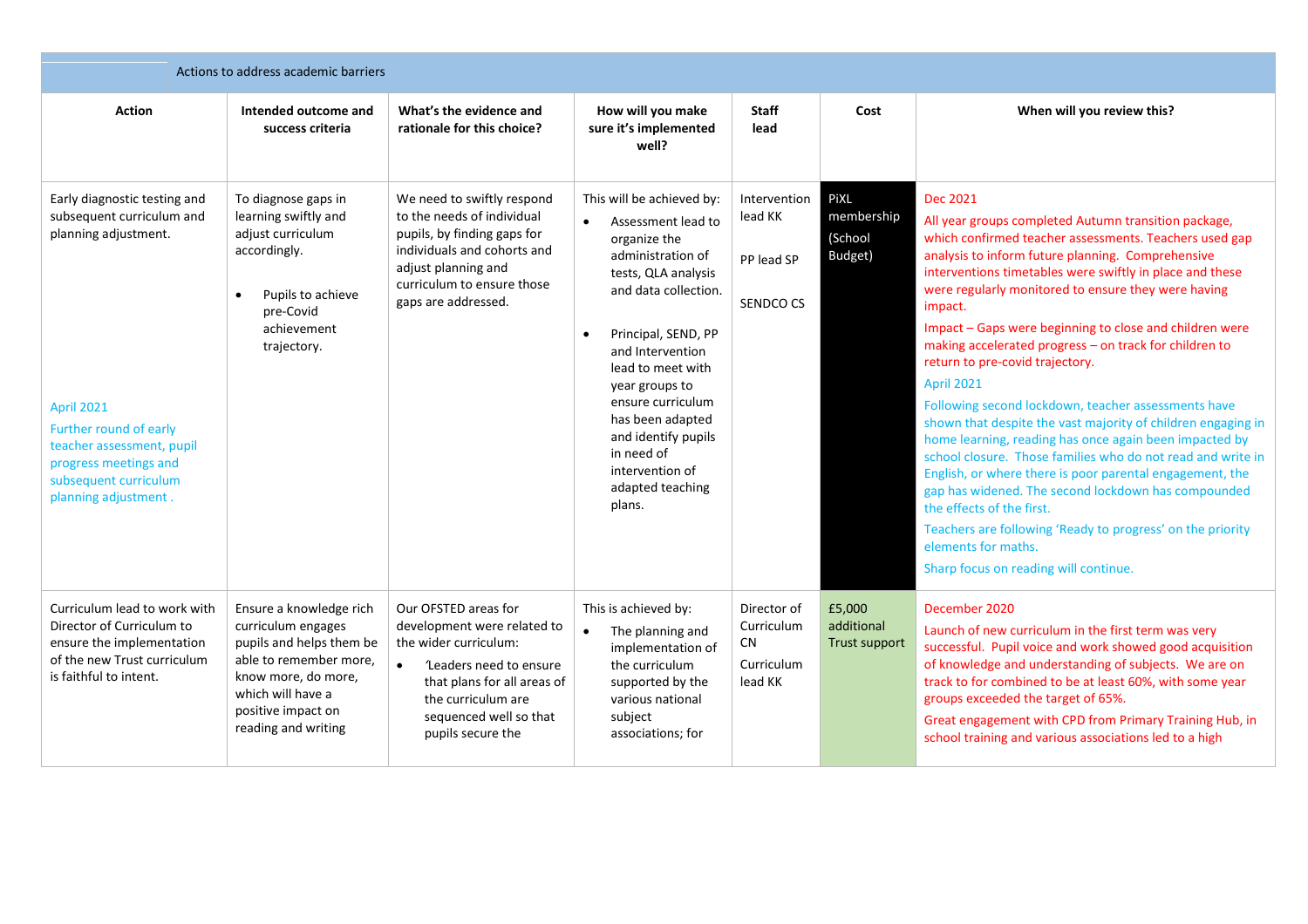|                                                                                      | outcomes.<br>Each Yr gp to<br>$\bullet$<br>achieve at least<br>65%+ in RWM<br>combined.<br>Work scrutiny and<br>$\bullet$<br>pupil voice<br>demonstrate pupils<br>have a wide and in<br>depth knowledge of<br>subjects of the<br>wider curriculum. | knowledge they need to<br>be successful.'<br>And<br>'Leaders need to<br>$\bullet$<br>continue their plans to<br>improve their<br>assessment systems<br>across all subjects to<br>enable teachers to<br>routinely check that<br>pupils know more and<br>remember more.'<br>Since September, the<br>implementation of the<br>cognitive curriculum has<br>already had a very clear<br>impact on the quality of<br>pupils writing as a result<br>of a greater knowledge<br>and understanding of<br>wider subjects such as<br>History. | example 'The<br>History Association'<br>Joint planning with<br>$\bullet$<br>year group<br>colleagues across<br>the Trust primaries,<br>supported by<br>curriculum group.<br>Joint moderation<br>$\bullet$<br>with year group<br>colleagues across<br>the Trust primaries,<br>supported by<br>curriculum group.<br>Curriculum lead to<br>monitor the work<br>of subject leads<br>Subject leader CPD<br>$\bullet$<br>Teacher subject<br>٠<br>CPD for subject<br>knowledge and<br>implementation |                      | Additional<br>planning time<br>given to<br>teachers    | curriculum being delivered. Joint planning sessions across<br>the Trust were highly effective, despite the remote delivery.<br>April 2021<br>Despite a second national lockdown, a full curriculum was<br>delivered, as part of a comprehensive remote learning<br>package. Joint planning for the summer term took place<br>and moderations all happened remotely. A curriculum<br>review is currently underway, with subject leads.<br>The second lockdown has impacted on our target of 65%<br>combined, and we are currently between 55% and 60%<br>combined in year groups, which we are urgently addressing.<br>Moderations and book scrutiny show that the<br>implementation of the curriculum is faithful to intent. The<br>new curriculum is having a positive impact on pupils'<br>knowledge and writing content. |
|--------------------------------------------------------------------------------------|----------------------------------------------------------------------------------------------------------------------------------------------------------------------------------------------------------------------------------------------------|-----------------------------------------------------------------------------------------------------------------------------------------------------------------------------------------------------------------------------------------------------------------------------------------------------------------------------------------------------------------------------------------------------------------------------------------------------------------------------------------------------------------------------------|-----------------------------------------------------------------------------------------------------------------------------------------------------------------------------------------------------------------------------------------------------------------------------------------------------------------------------------------------------------------------------------------------------------------------------------------------------------------------------------------------|----------------------|--------------------------------------------------------|-----------------------------------------------------------------------------------------------------------------------------------------------------------------------------------------------------------------------------------------------------------------------------------------------------------------------------------------------------------------------------------------------------------------------------------------------------------------------------------------------------------------------------------------------------------------------------------------------------------------------------------------------------------------------------------------------------------------------------------------------------------------------------------------------------------------------------|
| Purchase writing books with<br>handwriting lines for all<br>children in all subjects | For children to develop,<br>fluent and legibly joined<br>handwriting.<br>Children will be able<br>$\bullet$<br>to write efficiently<br>at speed thus<br>supporting progress<br>in all subjects.                                                    | Covid has had an<br>adverse impact on<br>pupils' fine motor skills<br>and writing stamina.<br>'Talk for Writing'<br>exercise books instantly<br>support a legible and<br>fluent hand.<br>Pupils ability to write at<br>speed and with stamina<br>should not be a barrier<br>to progress -writing will<br>be joined, eligible and<br>fluent.                                                                                                                                                                                       | English lead ordering<br>books<br>Monitoring of<br>handwriting during book<br>scrutiny                                                                                                                                                                                                                                                                                                                                                                                                        | English Lead<br>SBLT | School<br>budget $-$<br>curriculum<br><b>resources</b> | Ongoing through lesson dips.<br>December 2020<br>New books purchased and roll out in all year groups, with<br>very pleasing results. Scaffolding enabling the vast majority<br>of pupils to have a fluent, legible hand.<br>April 2021<br>Upon return from second lockdown, books are still needed<br>to support handwriting. Once again, they are effective in<br>addressing writing fluency and stamina.                                                                                                                                                                                                                                                                                                                                                                                                                  |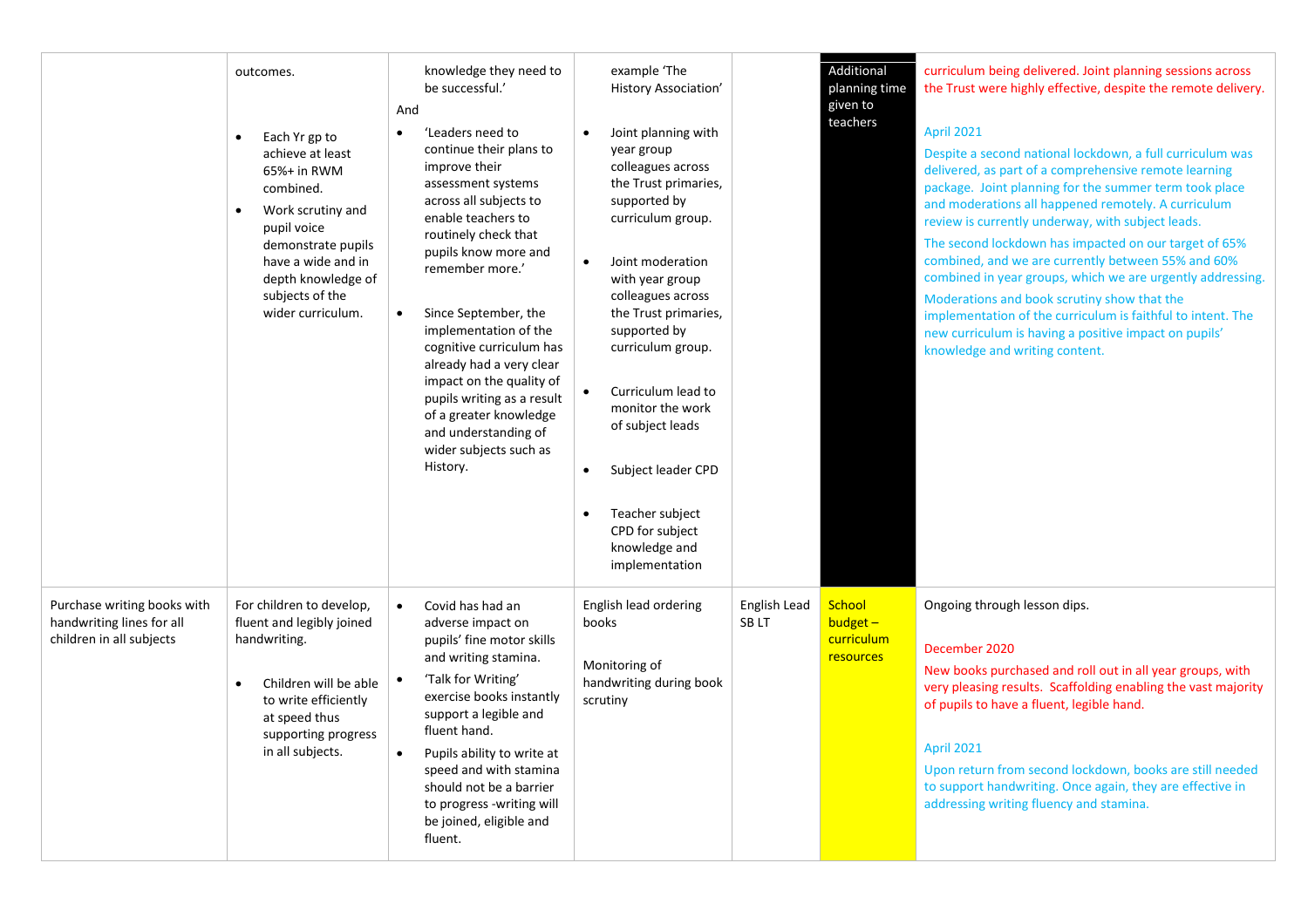| Prioritise time spent teaching<br>and promoting reading.<br>Purchase non-fiction<br>books and quality<br>fiction books to<br>enhance curriculum<br>delivery.<br>Purchase Rapid<br>Reading scheme for<br>reading intervention | There will be a significant<br>increase in Reading<br>fluency for EAL, SEND<br>and disadvantaged<br>children in the Autumn<br>term.<br>Children's<br>$\bullet$<br>comprehension of<br>texts will improve<br>There will be a<br>$\bullet$<br>whole school<br>reading culture<br>Improve children's<br>confidence. | Baseline assessments in<br>September showed that<br>pupils were significantly<br>behind age related<br>expectations compared<br>where school would<br>normally be at the same<br>time in previous years.<br>Early diagnostics<br>showed children's<br>reading fluency had<br>declined.<br>Reading confidence and<br>fluency had declined. | This is achieved by:<br>$\bullet$<br>Monitoring by<br>English leads and<br><b>SLT</b><br>Staff CPD on<br>$\bullet$<br>teaching of reading<br>skills<br>Monitoring of time<br>spent teaching<br>reading.<br>Pupil progress<br>$\bullet$<br>meetings<br>Pupil voice | Sophie<br>Brown        | Opportunity<br><b>Area funding</b><br>£2,500-<br>reading audit<br>School<br>budget                                 | <b>Dec 2020</b><br>We have prioritised time teaching reading across the school<br>day and as part of the new curriculum, with children being<br>exposed to and exploring quality fiction and non-fiction<br>texts. Rapid reading books purchased and being utilised for<br>interventions across KS 2. The gap at baseline, in September<br>was significantly reduced to pupils being within 5% of the<br>percentage of pupils we would normally have at age related<br>expectations in December.<br><b>April 2021</b><br>Our exemplary home learning offer, prioritising reading and<br>for most children, particularly in upper KS2, reading<br>standards have been maintained. However, the second<br>lockdown compounded the effects of the first for a few<br>children whose parents don't read and write in English, or<br>those where there is poor parental engagement. A decision<br>was made following a reading audit, from the New Wave<br>English Hub, to implement Read, Write, Inc to support a<br>consistent, coherent approach to the teaching of reading<br>and phonics across the school and to ensure those pupils in<br>KS2 who did not make reading standard in KS1, catch-up. |
|------------------------------------------------------------------------------------------------------------------------------------------------------------------------------------------------------------------------------|------------------------------------------------------------------------------------------------------------------------------------------------------------------------------------------------------------------------------------------------------------------------------------------------------------------|-------------------------------------------------------------------------------------------------------------------------------------------------------------------------------------------------------------------------------------------------------------------------------------------------------------------------------------------|-------------------------------------------------------------------------------------------------------------------------------------------------------------------------------------------------------------------------------------------------------------------|------------------------|--------------------------------------------------------------------------------------------------------------------|-----------------------------------------------------------------------------------------------------------------------------------------------------------------------------------------------------------------------------------------------------------------------------------------------------------------------------------------------------------------------------------------------------------------------------------------------------------------------------------------------------------------------------------------------------------------------------------------------------------------------------------------------------------------------------------------------------------------------------------------------------------------------------------------------------------------------------------------------------------------------------------------------------------------------------------------------------------------------------------------------------------------------------------------------------------------------------------------------------------------------------------------------------------------------------------------------------|
| To have a consistent and<br>effective approach to the<br>teaching of phonics and early<br>reading by implementing<br>Read, Write Inc                                                                                         | There will be a<br>consistent approach to<br>the teaching of phonics<br>and reading across the<br>entire school.                                                                                                                                                                                                 | We have always been in<br>$\bullet$<br>line with national<br>outcomes in phonics at<br>the end of Year 1, but<br>this has required intense<br>interventions.<br>The percentage of pupils<br>who achieve the                                                                                                                               | Intensive training for all<br>staff prioritised.<br>Dedicated reading lead<br>who will monitor the<br>implementation and<br>coach/train staff as                                                                                                                  | Sophie<br><b>Brown</b> | <b>Opportunities</b><br>areas funding<br>$-£2,500$<br>training<br>Foyles £6,000<br>- Read, Write,<br>Inc resources | <b>April 2021</b><br>All staff have received two full days of training. Resources<br>are ordered and received. All children have been screened<br>and allocated to groups. Roll out began week commencing<br>19.4.21. The impact of RWInc can be seen after only a few<br>weeks of implementation, with children securing phonics<br>knowledge readily.                                                                                                                                                                                                                                                                                                                                                                                                                                                                                                                                                                                                                                                                                                                                                                                                                                             |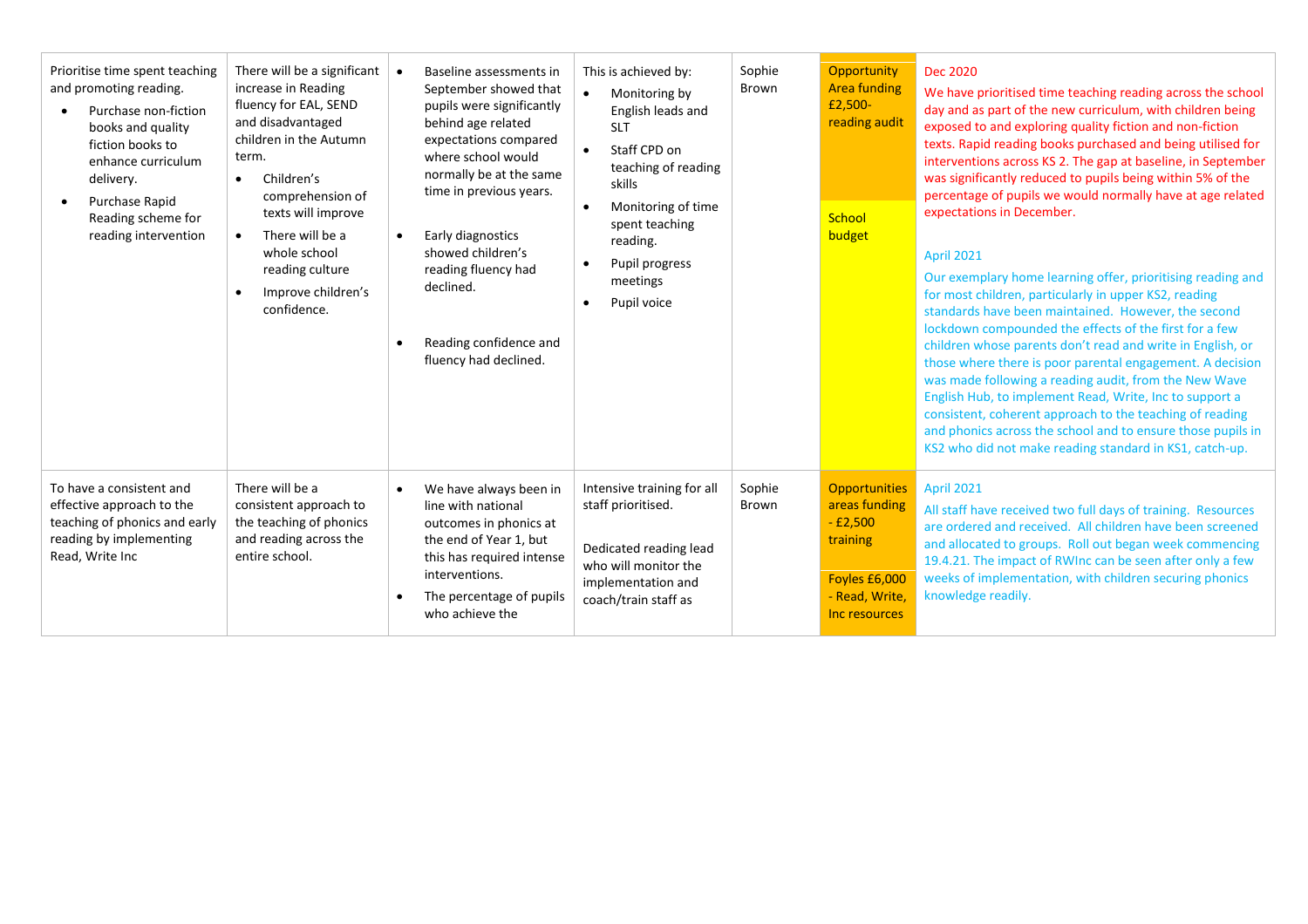|                                                                                                          | In 2022, outcomes in<br>Phonics and reading in<br>KS 1 will be at least in<br>line with national<br>outcomes.                                                                                                               | expected phonics<br>standard at the end of<br>KS 1, is slightly below<br>nationals.<br>We do not have a<br>$\bullet$<br>consistent phonics and<br>reading programme for<br>those children who did<br>not reach the expected<br>standard at the end of<br>KS 1.<br>Read, Write, Inc is<br>$\bullet$<br>recommended by EEF<br>Brings Peckover into line<br>$\bullet$<br>with other Trust schools,<br>thus creating strength,<br>consistency and CPD<br>support and<br>opportunities. | required.<br>Specialist support<br>working in collaboration<br>with reading lead from<br>Read, Write, Inc. |                    | £6,000 from<br>Trust                                |                                                                                                                                                                                                                                                                                   |
|----------------------------------------------------------------------------------------------------------|-----------------------------------------------------------------------------------------------------------------------------------------------------------------------------------------------------------------------------|------------------------------------------------------------------------------------------------------------------------------------------------------------------------------------------------------------------------------------------------------------------------------------------------------------------------------------------------------------------------------------------------------------------------------------------------------------------------------------|------------------------------------------------------------------------------------------------------------|--------------------|-----------------------------------------------------|-----------------------------------------------------------------------------------------------------------------------------------------------------------------------------------------------------------------------------------------------------------------------------------|
| To purchase dual language<br>and quality books for<br>disadvantaged and EAL<br>children to keep at home. | Pupils will engage with<br>reading with their<br>parents.<br>Children will have access<br>to high quality texts and<br>begin to choose to read<br>for pleasure.<br>Children will become<br>more fluent in their<br>reading. | EAL pupils whose<br>$\bullet$<br>parents who do not<br>read/write English<br>regressed significantly<br>during both lockdowns.<br>School are aware that<br>$\bullet$<br>some disadvantaged<br>children have no access<br>to books at home.                                                                                                                                                                                                                                         | Parent and pupil voice                                                                                     | Carrie and<br>Sian | Elizabeth<br>Wright<br>£2,000 and<br>$GLS - E1,500$ | <b>April 2021</b><br>All disadvantaged and EAL children received book.<br>Excellent feedback from parents and good engagement<br>with sharing books at home. Parents felt valued and<br>grateful. Planning to repeat with disadvantaged in Summer<br>Term with remaining funding. |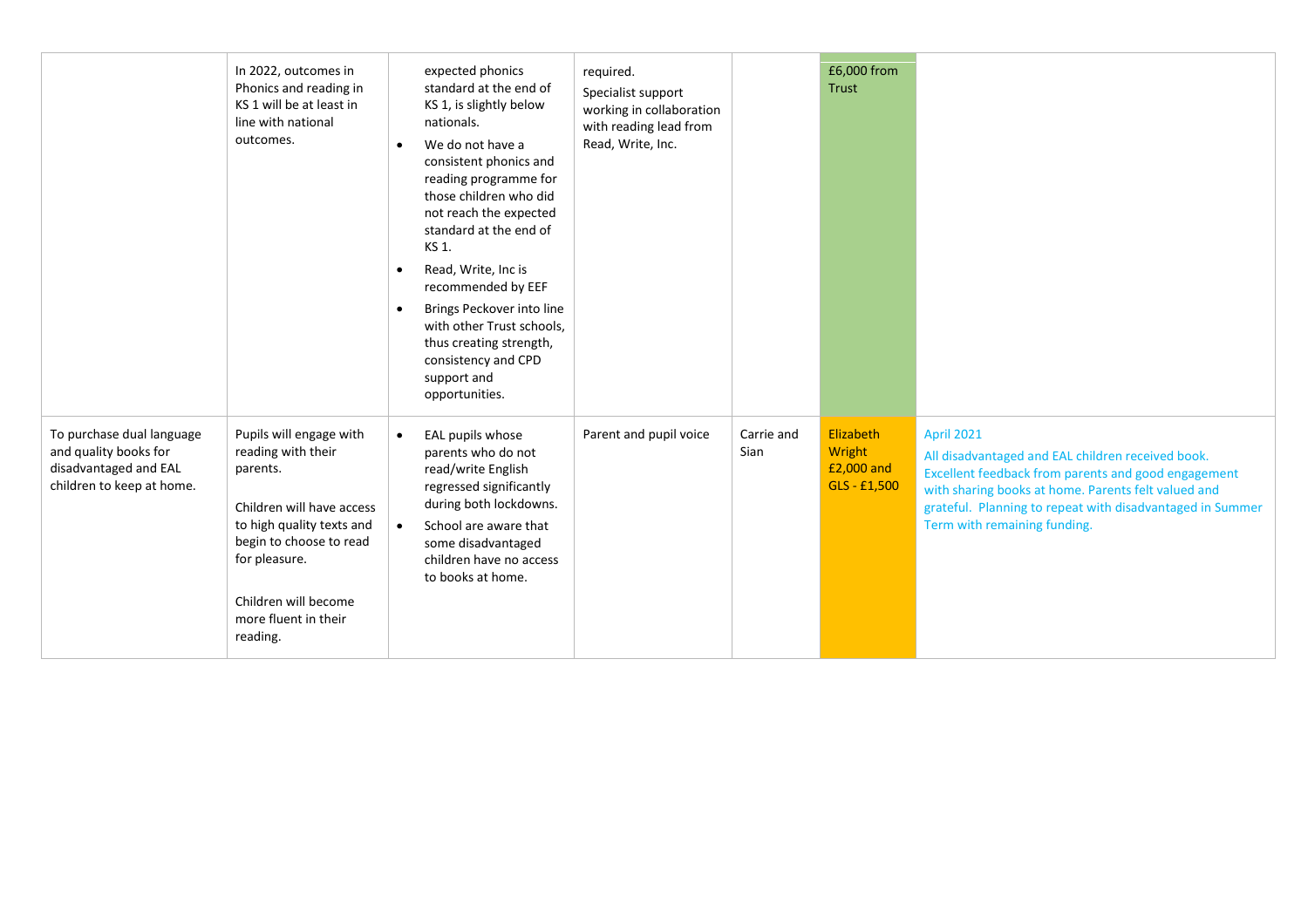| Identify SEND and<br>disadvantaged pupils to have<br>interventions in Re and Ma<br>with National Tutoring<br>programme for Y1 3 4 5 6 | Accelerate progress for<br>disadvantaged and SEND<br>pupils and those<br>disadvantaged by Covid<br>to catch up to pre-Covid<br>achievement trajectory<br>in reading and maths<br>from their relative<br>starting points.                                                                                                                                                     | Diagnostic assessments in<br>September showed<br>disadvantaged and SEND<br>pupils had generally<br>regressed in their reading<br>and maths ability.<br>Diagnostic testing and<br>teacher assessments<br>were used during pupil<br>progress meetings to<br>identify those pupils<br>most disadvantaged by<br>Covid for tutoring. | Intervention lead and<br>Disadvantaged lead to<br>track progress with a<br>baseline assessment at<br>start of intervention and<br>exit assessment at end<br>of 15 hour programme.                                                                                                                           | KK<br>SP<br><b>CS</b>                                                                                                                                                | £3900 from<br>the £34,900<br>external SIF | <b>April 2021</b><br>Tutoring began 15 <sup>th</sup> March and early indication are that it is<br>successful. Quality of tutoring has been observed and is<br>good; children enjoy sessions and are making progress,<br>through consolidation of 4 calculation methods. Children<br>move onto reading w/c 19th April.                                                                                                                                                                                                                                                                                                                                                                                                                                                                                                                                                                                                                                                                                                                                                                                                                                                                                                                                                                |
|---------------------------------------------------------------------------------------------------------------------------------------|------------------------------------------------------------------------------------------------------------------------------------------------------------------------------------------------------------------------------------------------------------------------------------------------------------------------------------------------------------------------------|---------------------------------------------------------------------------------------------------------------------------------------------------------------------------------------------------------------------------------------------------------------------------------------------------------------------------------|-------------------------------------------------------------------------------------------------------------------------------------------------------------------------------------------------------------------------------------------------------------------------------------------------------------|----------------------------------------------------------------------------------------------------------------------------------------------------------------------|-------------------------------------------|--------------------------------------------------------------------------------------------------------------------------------------------------------------------------------------------------------------------------------------------------------------------------------------------------------------------------------------------------------------------------------------------------------------------------------------------------------------------------------------------------------------------------------------------------------------------------------------------------------------------------------------------------------------------------------------------------------------------------------------------------------------------------------------------------------------------------------------------------------------------------------------------------------------------------------------------------------------------------------------------------------------------------------------------------------------------------------------------------------------------------------------------------------------------------------------------------------------------------------------------------------------------------------------|
| Academic mentors for SEND<br>and disadvantaged pupils in<br>Y2 and 6                                                                  | Accelerate progress for<br>disadvantaged and SEND<br>pupils and those<br>disadvantaged by Covid<br>to catch up in reading<br>and maths from their<br>relative starting points:<br>Y6 to be in line with<br>$\bullet$<br>National outcomes<br>for RWM combined<br>Y2 to have<br>$\bullet$<br>narrowed the gap in<br>RWM combined and<br>be within 5% of<br>National outcomes. | On entry -September) both<br>year groups were at least<br>20% lower in RWM combined<br>predictions at the same point<br>in previous years)<br>Intensive support from<br>Academic mentors in RWM<br>will narrow gap.                                                                                                             | Diagnostic testing<br>and teacher<br>assessments were<br>used during pupil<br>progress meetings<br>to identify those<br>pupils most<br>disadvantaged by<br>Covid for tutoring.<br>Academic mentor<br>line manager will<br>oversee<br>implementation<br>and track impact<br>on entry, during<br>and at exit. | Principal CN<br>Intervention<br>lead and<br>Academic<br><b>Mentor line</b><br>manager KK<br>Intervention<br>lead and<br>Academic<br><b>Mentor line</b><br>manager KK | £6000 from<br>the £34,900<br>external SIF | <b>April 2021</b><br>Academic mentors began 18 <sup>th</sup> January, following Teach First<br>training. Supported children through partial opening and<br>now working with targeted children in Y2 and Y6. Both<br>have been observed and are delivering high quality<br>intervention and are having good impact on all they work<br>with. Feedback from Teach First is very strong and pleasing.<br>Mentors took part in pupil progress meetings and have a<br>clear plan of who needs supporting and how. Children<br>highly value the sessions. Because of the success of the<br>academic mentors, we have built them into next years'<br>budget, should DFE funding not continue. SEND pupils have<br>settled quickly. Academic mentors have been trained in<br>precision teaching and are delivering this to SEND pupils<br>alongside pre-teaching. End of year predictions show a<br>narrowing of the 'lockdown' gap. We are predicting Year 6<br>5%-8% lower than we would expect of this cohort, but this<br>has narrowed from the 20% starting point in September.<br>KS1 have been more adversely affected by the two<br>lockdowns. We are closing the 'lockdown' gap, but we are<br>still predicting pupils to be between 5 and 10% lower in<br>RWM than previous years. |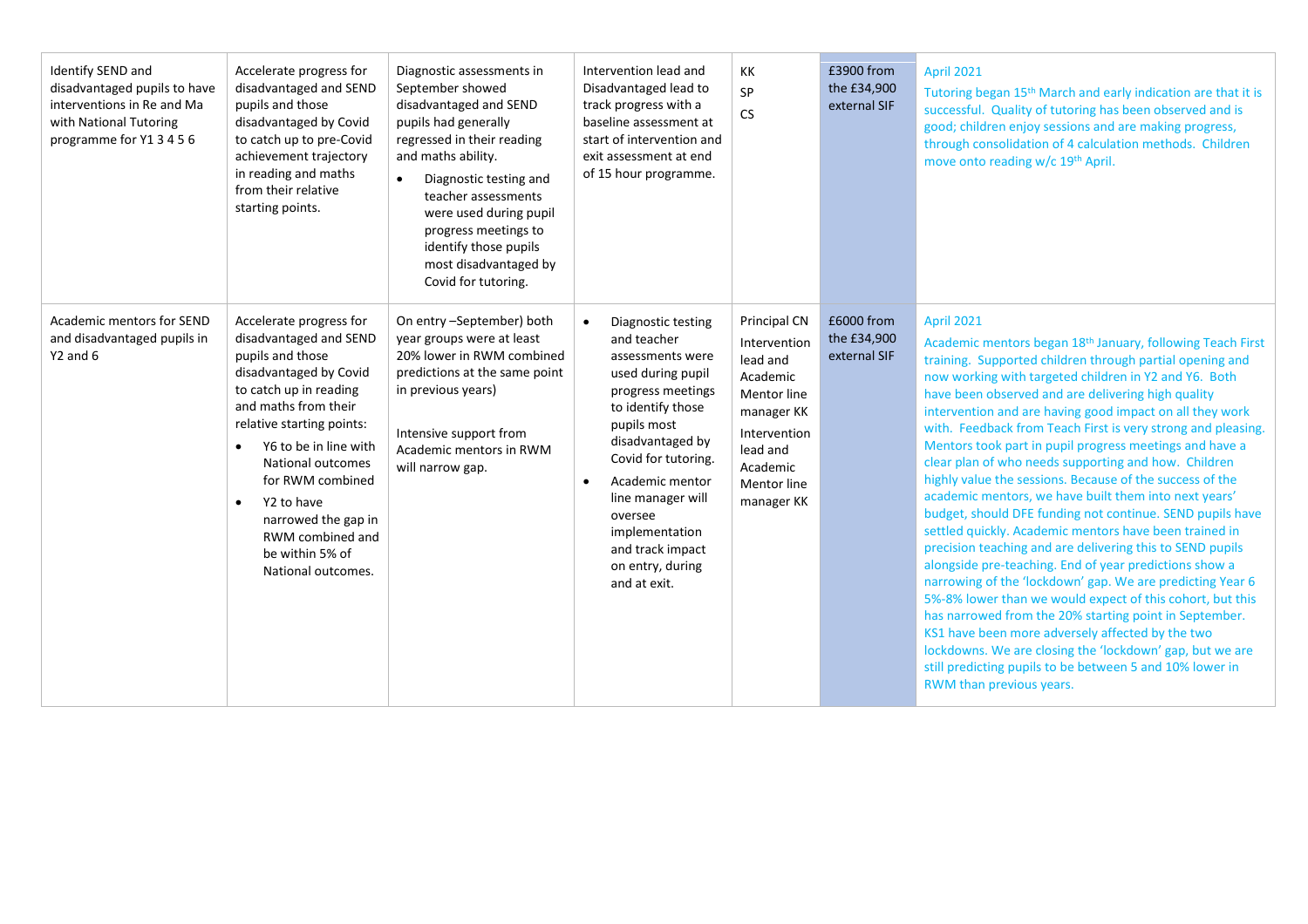| <b>Employ additional teachers</b><br>to ensure that children<br>receive quality first teaching<br>and interventions are quality<br>teacher led. | Support EAL, SEND and<br>disadvantaged children<br>in Year 1 and 2 to catch<br>up for time lost as these<br>are the year groups most<br>affected, particularly in<br>phonics and reading.<br>Y1 phonics target 80%<br>Y2 95%<br>Support Y5 where there<br>is a high % of SEND and<br>new to English pupils and<br>PP, try to narrow the<br>attainment gap (RWM),<br>which is 30% below<br>where we would<br>normally be at the same<br>time in previous years. | Year 1 pupils are behind<br>their usual place with<br>the cohort still having to<br>recap phase 3 phonics in<br>the autumn term.<br>Y1 and Y2 have a high<br>$\bullet$<br>percentage of SEND<br>Year 2 Dec phonics is<br>$\bullet$<br>only 67% at<br>standardized score, we<br>are aiming for 95% by<br>end of year.<br>7 pupils in Year 5 being<br>assessed for EHCP's, 4<br>already have EHCP's in<br>place. The combined<br>RWM for this year group<br>in December is 44%,<br>whereas the school<br>usually achieves above<br>70% | Assessment lead and<br>Principal to track<br>progress though work<br>scrutiny and data at<br>pupil progress meetings. | CN        | £25,000 from<br>the £34,900<br>external SIF          | Dec 2020 Additional teachers in place in Y1, Y2 and Y5.<br>They have worked as a team of 3 teachers, to develop them<br>to be effective teachers. All 3 are making excellent progress<br>and adding capacity to their respective year groups,<br>allowing effective team teaching and teacher led<br>interventions.<br><b>April 2021</b><br>All 3 teachers are very strong and have been built into next<br>year's budget. The 3 identified year groups they are<br>working in all have significant SEND and these teachers are<br>helping to address the gaps. A highly effective strategy. Year<br>5 have narrowed gap in attainment by 10%. |
|-------------------------------------------------------------------------------------------------------------------------------------------------|----------------------------------------------------------------------------------------------------------------------------------------------------------------------------------------------------------------------------------------------------------------------------------------------------------------------------------------------------------------------------------------------------------------------------------------------------------------|--------------------------------------------------------------------------------------------------------------------------------------------------------------------------------------------------------------------------------------------------------------------------------------------------------------------------------------------------------------------------------------------------------------------------------------------------------------------------------------------------------------------------------------|-----------------------------------------------------------------------------------------------------------------------|-----------|------------------------------------------------------|------------------------------------------------------------------------------------------------------------------------------------------------------------------------------------------------------------------------------------------------------------------------------------------------------------------------------------------------------------------------------------------------------------------------------------------------------------------------------------------------------------------------------------------------------------------------------------------------------------------------------------------------|
| To provide added capacity to<br>SENDCO for the writing<br>submission of EHCP's                                                                  | For all children under<br>assessment for EHCP's to<br>have a plan submitted<br>for review by end of<br>year.<br>Early identification for<br>Nursery and EYFS.                                                                                                                                                                                                                                                                                                  | We have 15 further children<br>identified as needing<br>assessment for EHCP's. This is<br>beyond the capacity of our<br>SENDCO. We will be adding<br>capacity with a former<br>SENDCO of school to aid in<br>submission of EHCP's                                                                                                                                                                                                                                                                                                    | SENDCO will oversee the<br>submissions                                                                                | SENDCO CS | £2000 from<br>the £28,803<br>internal SIF<br>budget. | December 2020<br>2 successful EHCP applications were completed by Leonie,<br>in addition to those being worked on by SENDCO.<br><b>April 2021</b><br>Former SENDCO on maternity leave, however shielding staff<br>(KS2 Lead) has agreed to write EHCP for 3 of her children in<br>preparation for submission. This strategy has meant that<br>we have had 2 successful applications and have 3 more<br>pending. This is a very successful strategy that we will<br>continue to use. We have managed to secure 7 successful<br>EHCP's this academic year-3 in Nursery.                                                                          |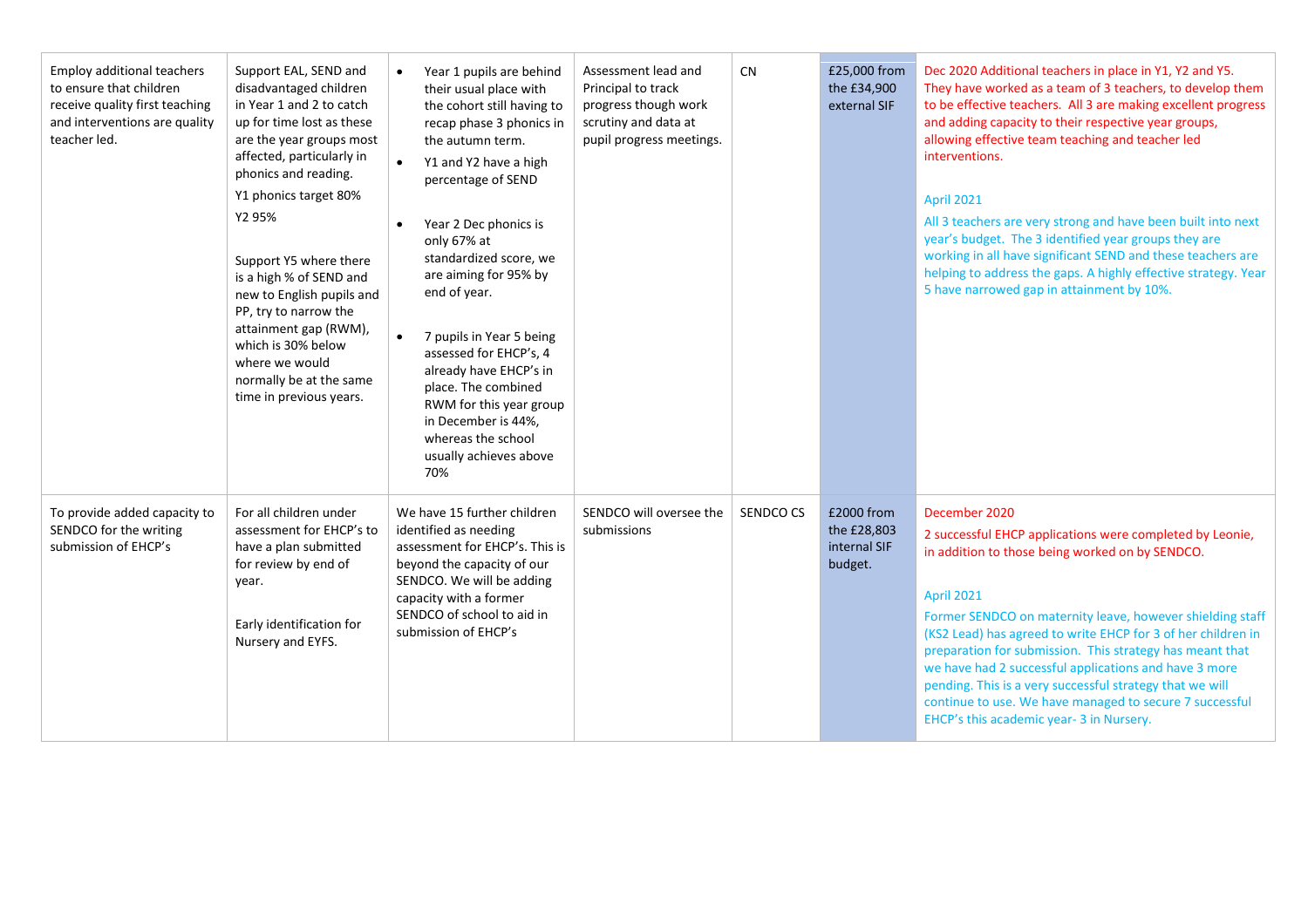| Deliver SALT intervention<br>through Talk Boost and DFE<br>funded NELI | For children in Early<br>Years with speech and<br>language difficulties to<br>meet the expected ELG<br>by end EYFS | 50% of pupils on entry to<br>EYFS at baseline using the<br>NHS speech and<br>communication assessment<br>were referred for SALT<br>support. | Early Years lead to<br>$\bullet$<br>work with DFE NELI<br>project and ensure<br>staff are trained<br>and intervention<br>delivered.<br>SENDCO to liaise<br>with SALT and<br>ensure pupils<br>receive in school<br>SALT support<br>remotely. | SENDCO CS<br><b>EYFS lead RS</b> | DFE funded<br>though catch<br>up<br>programme | December 2020<br>Talk Boost session taking place in EYFS with TA and S&L<br>sessions were delivered with TA and remotely with SALT.<br>Results were pleasing. SALT left school in December and<br>wasn't replaced by LA.<br>April 2021<br>Replacement SALT in place and started working remotely in<br>April 2021. EYFS have been following the NELI programme<br>and the number of children requiring SALT has reduced to<br>35% with interventions in the Autumn term. |  |
|------------------------------------------------------------------------|--------------------------------------------------------------------------------------------------------------------|---------------------------------------------------------------------------------------------------------------------------------------------|---------------------------------------------------------------------------------------------------------------------------------------------------------------------------------------------------------------------------------------------|----------------------------------|-----------------------------------------------|--------------------------------------------------------------------------------------------------------------------------------------------------------------------------------------------------------------------------------------------------------------------------------------------------------------------------------------------------------------------------------------------------------------------------------------------------------------------------|--|
|                                                                        |                                                                                                                    |                                                                                                                                             |                                                                                                                                                                                                                                             |                                  | £29,880 DFE catch up fund                     |                                                                                                                                                                                                                                                                                                                                                                                                                                                                          |  |
|                                                                        |                                                                                                                    |                                                                                                                                             |                                                                                                                                                                                                                                             |                                  |                                               | £5,000 from Trust resources + £6,000 from curriculum (RWI)                                                                                                                                                                                                                                                                                                                                                                                                               |  |
|                                                                        |                                                                                                                    |                                                                                                                                             |                                                                                                                                                                                                                                             |                                  | £7,002 Additional Trust money                 |                                                                                                                                                                                                                                                                                                                                                                                                                                                                          |  |
| Budgeted cost:                                                         |                                                                                                                    |                                                                                                                                             |                                                                                                                                                                                                                                             |                                  |                                               | £ 41,882 + £6,000 curriculum + 14,500 grants                                                                                                                                                                                                                                                                                                                                                                                                                             |  |

## BARRIERS TO FUTURE ATTAINMENT

| <b>Pastoral barriers:</b> |                                                                                                               |
|---------------------------|---------------------------------------------------------------------------------------------------------------|
| $\mathsf{A}$              | A small number of pupils with SEMH needs or attachment issues following lockdown are unable to self-regulate. |
|                           | A number of pupils significantly affected by lockdown due to safeguarding matters e.g. bereavement, DV.       |
|                           | A number of pupils from disadvantaged backgrounds who have low self-esteem and lack resilience.               |
| D                         | Lack of support from external agencies, due to demand and to external agencies not attending school.          |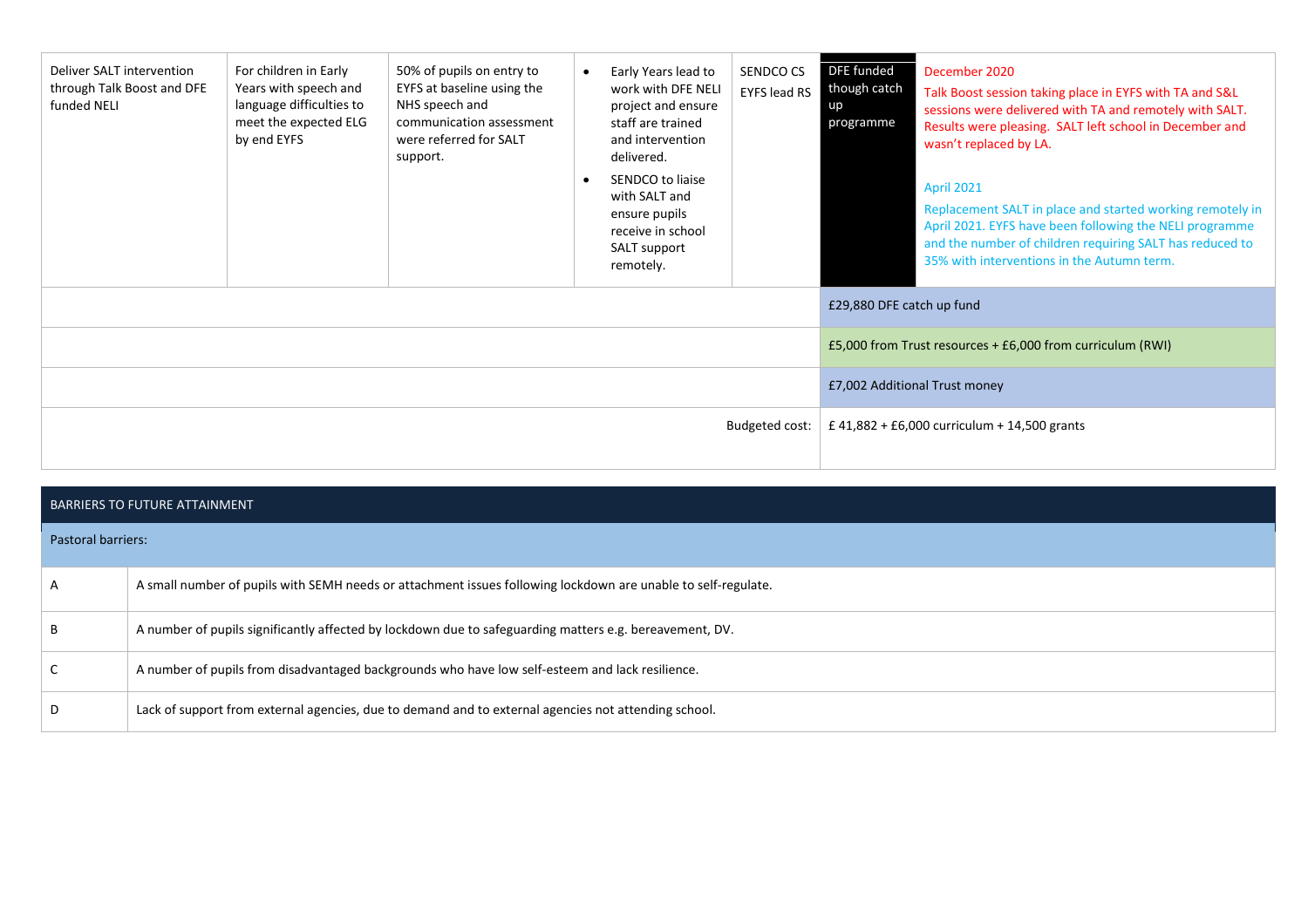| Actions to address pastoral barriers                                                                                                                                       |                                                                                                                                                                                                                                                                                                                                                        |                                                                                                                                                                                                                                                                                                                                                                                                                                                                                                                                                                                                            |                                                                                                                                                                                                                                                                                      |                                                                                      |         |                                 |  |  |  |  |  |
|----------------------------------------------------------------------------------------------------------------------------------------------------------------------------|--------------------------------------------------------------------------------------------------------------------------------------------------------------------------------------------------------------------------------------------------------------------------------------------------------------------------------------------------------|------------------------------------------------------------------------------------------------------------------------------------------------------------------------------------------------------------------------------------------------------------------------------------------------------------------------------------------------------------------------------------------------------------------------------------------------------------------------------------------------------------------------------------------------------------------------------------------------------------|--------------------------------------------------------------------------------------------------------------------------------------------------------------------------------------------------------------------------------------------------------------------------------------|--------------------------------------------------------------------------------------|---------|---------------------------------|--|--|--|--|--|
| <b>Action</b>                                                                                                                                                              | Intended outcome<br>and success criteria                                                                                                                                                                                                                                                                                                               | What's the evidence and rationale<br>$\bullet$<br>for this choice?                                                                                                                                                                                                                                                                                                                                                                                                                                                                                                                                         | How will you make sure it's<br>$\bullet$<br>implemented well?                                                                                                                                                                                                                        | <b>Staff lead</b>                                                                    | Cost    | When will you review<br>this?   |  |  |  |  |  |
| Work with lead<br>practitioners in<br>safeguarding and<br>attendance.                                                                                                      | Pupils are safe<br>$\bullet$<br>during this Covid<br>time<br>Attendance and<br>$\bullet$<br>safeguarding are<br>closely linked to<br>ensure pupils at<br>home are safe.<br>Remote learning<br>$\bullet$<br>policy in place to<br>ensure welfare calls.<br>safeguarding needs,<br>FSM and<br>educational needs<br>are met in cases of<br>self-isolation | We have a high incidence of Covid<br>$\bullet$<br>cases, with positive cases in school, 4<br>to December, and numerous<br>incidents of pupils self-isolating due<br>to parents with positive Covid case.<br>We need to make sure that when<br>there is a clear line of communication<br>between attendance and DSL's to<br>ensure necessary welfare calls or<br>pavement visits take place in order<br>for to know the safety and<br>whereabouts of all our pupils<br>whether in school or at home.<br>Pupils self-isolating need good<br>remote education resources, FSM<br>deliveries and welfare calls. | Audit with lead practitioners in<br>safe-guarding and attendance<br>Weekly attendance and<br>safeguarding meetings across<br>the Trust with lead<br>practitioners.<br>Weekly gathering of<br>attendance data<br>Termly safeguarding audits.<br>Regular National and local<br>updates | Safeguarding<br>Lead practitioner<br><b>SF</b><br>Attendance lead<br>practitioner CT | £2300   | Weekly                          |  |  |  |  |  |
| Provide bespoke Nurture<br>and Pastoral support for<br>SEND SEMH pupils with<br>trained ELSA, Youth<br>Worker, pastoral team and<br>Think for the Future<br><b>Mentors</b> | To support SEND<br>$\bullet$<br>children with SEMH<br>who were adversely<br>affected by Covid so<br>that they can access<br>learning and are not<br>excluded from<br>school                                                                                                                                                                            | We have a small number of children<br>who were significantly affected by<br>Covid, with bereavement of sibling<br>and family members, or experienced<br>domestic violence or other<br>challenging home circumstances.                                                                                                                                                                                                                                                                                                                                                                                      | The DSL's have oversight of the<br>behaviour recording system.<br>Each week these SEMH children<br>are discussed alongside<br>safeguarding concerns. We<br>have a clear view of how<br>successful the support is.<br>Boxhall profiles show an<br>improvement in SEMH needs.          | Pastoral manager<br>$\mathsf{I}$<br>SENDCO CS                                        | £18,274 | Weekly DSL/pastoral<br>meetings |  |  |  |  |  |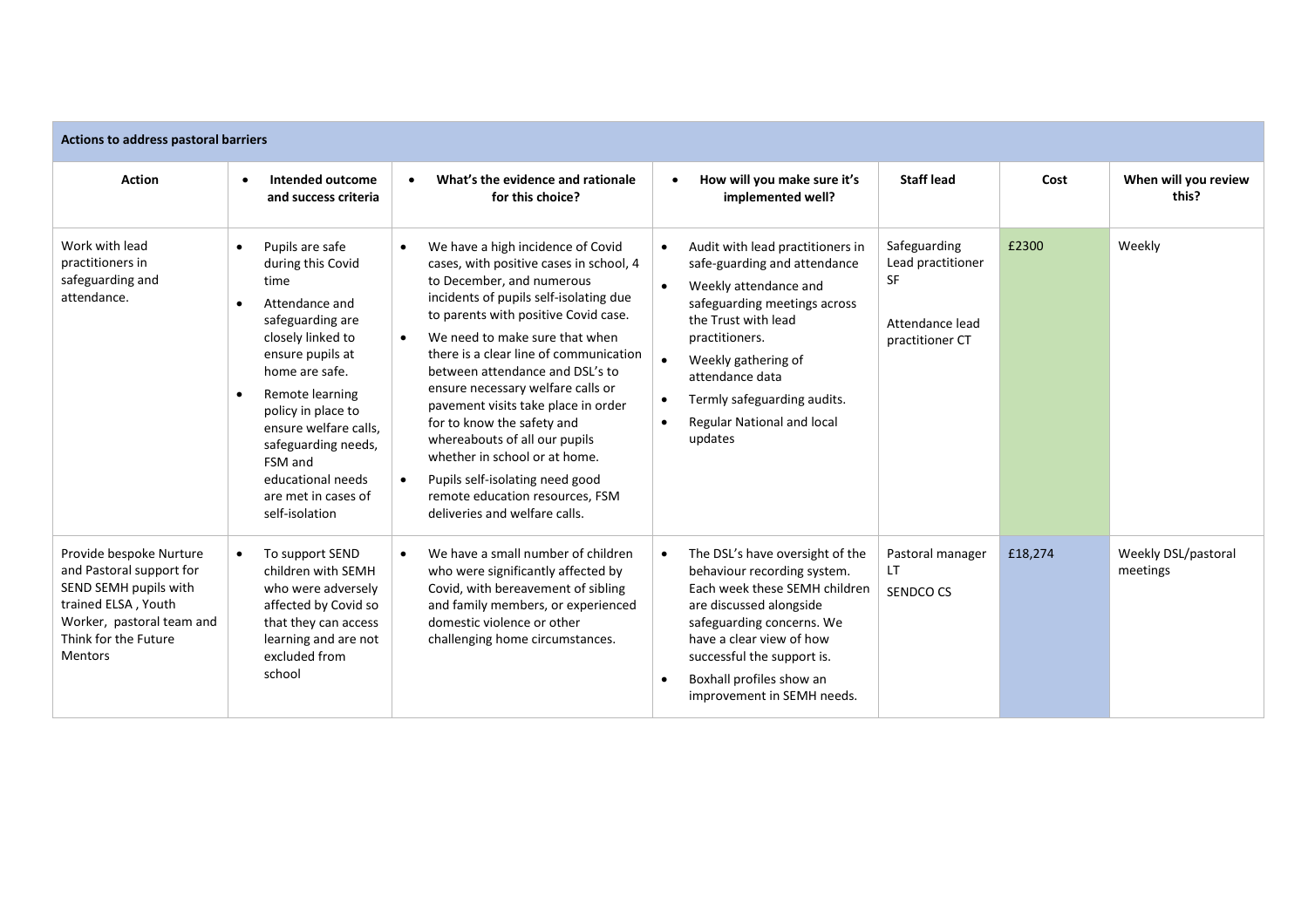| Secure funding from local<br>business to ensure all Y6<br>pupils are able to attend<br>residential trip                                                                                                                                                                                                                                                                                                                                                                                                                                                                                  | No Y6 child will be<br>disadvantaged by<br>financial reasons<br>Children will have a<br>wealth of<br>experiences,<br>providing lots of<br>character building<br>opportunities, that<br>they may missed out<br>on due to Covid. | Valuable life skills are taught and<br>$\bullet$<br>practiced, ready for Y7 transition.<br>There is a wealth of opportunities for<br>$\bullet$<br>children to enrich their cultural capital<br>including:<br>Connecting with nature<br>Team building<br>Storytelling<br>Map skills<br>Communication<br>Risk taking<br>Independence<br>Orienteering<br>Self-care | Funds will be received and be<br>ringfenced for future trip. | K Kendal    | £2,000<br><b>Thermasolutions</b>   | Budget meetings. |
|------------------------------------------------------------------------------------------------------------------------------------------------------------------------------------------------------------------------------------------------------------------------------------------------------------------------------------------------------------------------------------------------------------------------------------------------------------------------------------------------------------------------------------------------------------------------------------------|--------------------------------------------------------------------------------------------------------------------------------------------------------------------------------------------------------------------------------|-----------------------------------------------------------------------------------------------------------------------------------------------------------------------------------------------------------------------------------------------------------------------------------------------------------------------------------------------------------------|--------------------------------------------------------------|-------------|------------------------------------|------------------|
| <b>Evaluation:</b>                                                                                                                                                                                                                                                                                                                                                                                                                                                                                                                                                                       |                                                                                                                                                                                                                                |                                                                                                                                                                                                                                                                                                                                                                 |                                                              |             | £ 18,274 Additional Trust Catch up |                  |
| December 2020 - Children attendance since September has been good at 97.4% for all chn, 95.7% for disadvantaged and 96.34 % for<br>SEND. Staff continue to be tenacious in their procedures and ensure they support families whose attendance is below the expectation.<br>Pastoral Team continue to track all children through Nurture and children are regularly discussed at DSL meetings, to identify those in<br>need of further support. Additional support was put in place for some children with SEMH and as a result there was no FTE and those<br>children have settled well. |                                                                                                                                                                                                                                |                                                                                                                                                                                                                                                                                                                                                                 |                                                              |             | £2,300 Trust resource              |                  |
|                                                                                                                                                                                                                                                                                                                                                                                                                                                                                                                                                                                          |                                                                                                                                                                                                                                |                                                                                                                                                                                                                                                                                                                                                                 |                                                              | Total spend | £20,574                            | + £2,000 Grant   |
| April 2021-                                                                                                                                                                                                                                                                                                                                                                                                                                                                                                                                                                              | support have begun to settle. We have had one session-0.5 day FTE.                                                                                                                                                             | Safeguarding/CPOMS audit 3rd March rated 'exceptional and intelligence-led'. SEMH returning after second lockdown required extensive<br>support from the pastoral team and their 1:1 teaching assistant and SENDCO to enable them to settle. All children who receive the                                                                                       |                                                              |             |                                    |                  |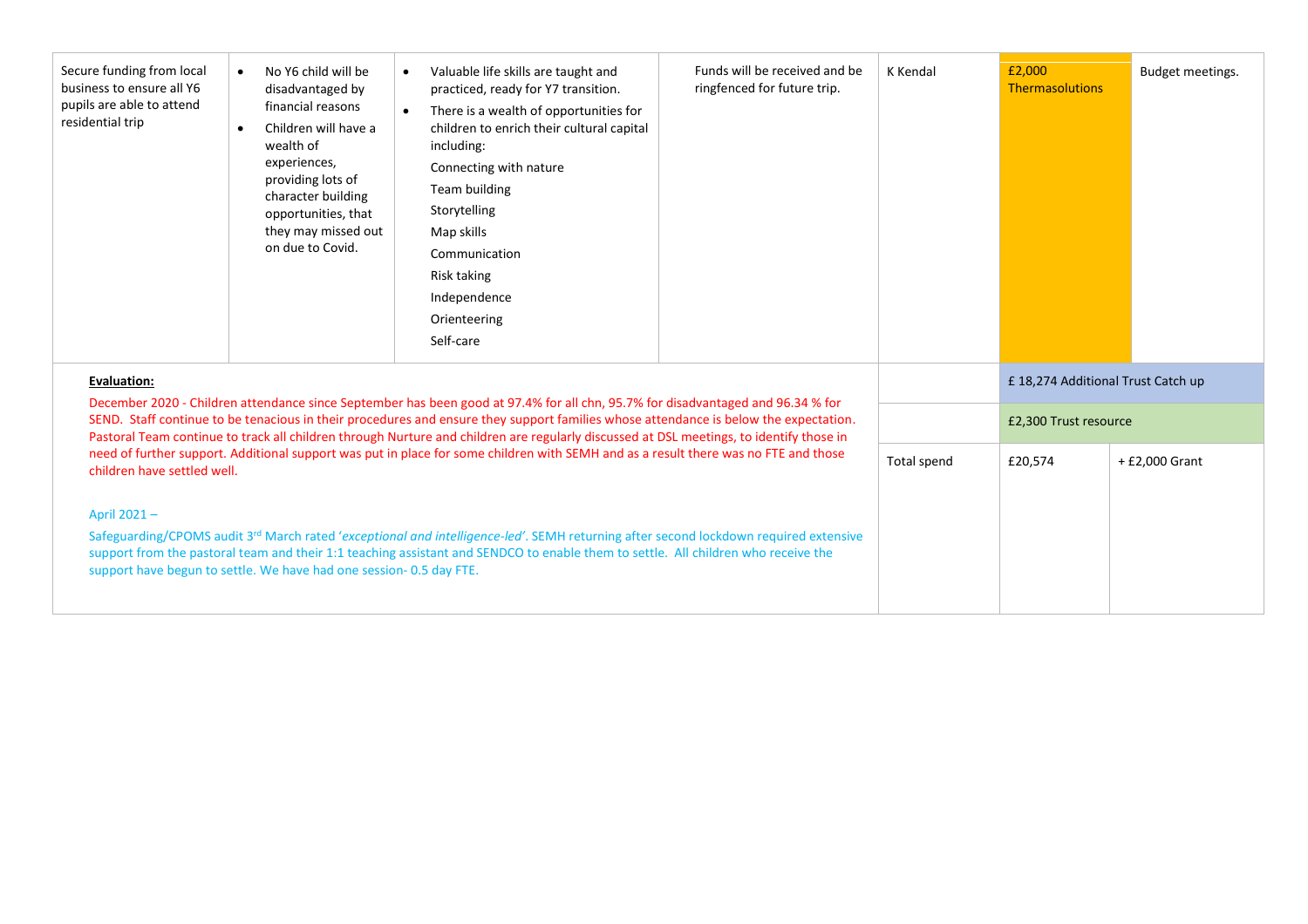| <b>ADDITIONAL BARRIERS</b> |                                                                                                                                                                                                                                                                                                                                                                                                                                                         |  |  |  |
|----------------------------|---------------------------------------------------------------------------------------------------------------------------------------------------------------------------------------------------------------------------------------------------------------------------------------------------------------------------------------------------------------------------------------------------------------------------------------------------------|--|--|--|
| Other barriers:            |                                                                                                                                                                                                                                                                                                                                                                                                                                                         |  |  |  |
| D                          | Engagement in home learning, either impacted by:<br>high % of parents who do not read or write English is a barrier to them supporting pupils with home learning.<br>Single parents working long factory shifts trying to manage childcare and work<br>Both parents working long factory shifts trying to manage childcare and work<br>Poor literacy skills within the home                                                                             |  |  |  |
| E                          | Access to quality devices to complete home learning, lack of engagement with home learning (average 43% during Summer Term lockdown and 50% only 50% of eligible year groups pupils<br>returning. - This increased to 90%+ in second lockdown, with 38 laptops being provided and daily work being set and every piece of work receiving personalised feedback.                                                                                         |  |  |  |
| F.                         | High levels of Covid incidences have resulted 173 pupils self-isolating either due to school Covid incident or parent Covid incident and 51 incidents of staff self-isolating or awaiting test results.                                                                                                                                                                                                                                                 |  |  |  |
| G                          | December 2020 - Attendance is being impacted by parents choosing to keep children at home, when there are positive cases in school, or single parents, without a support network, cannot get<br>siblings into school, when 1 child is self-isolating.<br>April 2021 – This is no longer a barrier, due to quicker access to testing and results, building of parental Trust with tight Covid risk assessment and protocols and a reduced rate of Covid. |  |  |  |

| Other strategies to address additional barriers               |                                                                            |                                                                            |                                                                                                                                              |                   |                                               |                               |
|---------------------------------------------------------------|----------------------------------------------------------------------------|----------------------------------------------------------------------------|----------------------------------------------------------------------------------------------------------------------------------------------|-------------------|-----------------------------------------------|-------------------------------|
| Action                                                        | Intended outcome and<br>success criteria                                   | What's the evidence and rationale<br>for this choice?                      | How will you make sure it's<br>implemented well?                                                                                             | <b>Staff lead</b> | Cost                                          | When will you review<br>this? |
| Provide food bank<br>deliveries for those<br>families in need | Children will have<br>enough food.<br>Families mental health<br>supported. | Welfare calls have highlighted many<br>families needing food bank support. | During regular welfare calls<br>made to families, we always<br>offer food bank.<br>An email address available to<br>parents to request food. | <b>LT</b>         | Staff, parent and local<br>business donations | ongoing                       |
| Welfare calls to be made                                      | High attendance levels<br>are maintained                                   | Children need to be in school, unless self-<br>isolating.                  | Monitoring of spreadsheet and<br>teacher allocated to monitor<br>home learning.                                                              | KK                | At home team made all<br>welfare calls        | ongoing                       |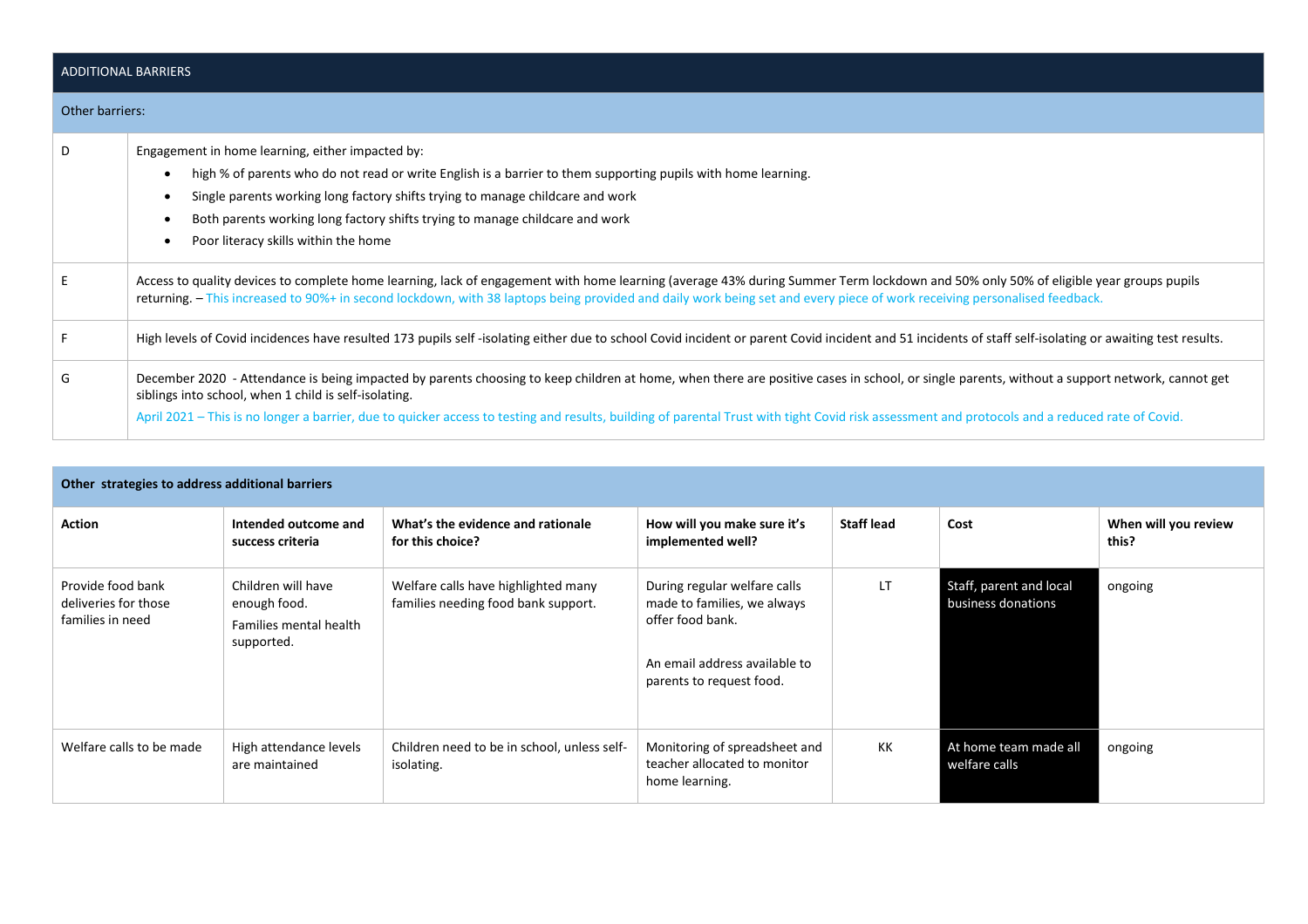| Provide all families in the<br>school with breakfast<br>every day through the<br><b>National Breakfast</b><br>scheme.                                                                                                                                                                                                                                                                                                                                                                                                                                                                                                                                                                                                                                                                                                         | Fortnightly delivery form<br><b>National Breakfast</b><br>scheme. Every child to<br>take home enough<br>breakfast cereal,<br>porridge and bagels to<br>last for two weeks at a<br>time.<br>Ongoing<br>All children will have<br>breakfast and be ready<br>to learn. | Many children and families have been<br>financially affected by Covid. Welfare<br>calls have highlighted many families<br>needing food bank support. | Vice-Principal to coordinate                                                                                                                                                                                                                                                                             | <b>VP KK</b>                                                            | £600 set up and running<br>costs | ongoing |
|-------------------------------------------------------------------------------------------------------------------------------------------------------------------------------------------------------------------------------------------------------------------------------------------------------------------------------------------------------------------------------------------------------------------------------------------------------------------------------------------------------------------------------------------------------------------------------------------------------------------------------------------------------------------------------------------------------------------------------------------------------------------------------------------------------------------------------|---------------------------------------------------------------------------------------------------------------------------------------------------------------------------------------------------------------------------------------------------------------------|------------------------------------------------------------------------------------------------------------------------------------------------------|----------------------------------------------------------------------------------------------------------------------------------------------------------------------------------------------------------------------------------------------------------------------------------------------------------|-------------------------------------------------------------------------|----------------------------------|---------|
| Have thorough Remote<br>Learning policy which<br>covers academic and<br>safeguarding needs.                                                                                                                                                                                                                                                                                                                                                                                                                                                                                                                                                                                                                                                                                                                                   | Remote learning policy is<br>fully implemented and<br>ensures it supports the<br>educational and welfare<br>needs of children who<br>are not in school for<br>Covid related reasons.                                                                                | Pupils self-isolating need good remote<br>education resources, FSM deliveries and<br>welfare calls.                                                  | Vice-Principal to coordinate<br>remote education<br>A 'live' spreadsheet is kept on<br>teams to ensure dates of<br>welfare calls, access to<br>technology, FSM deliveries,<br>bespoke learning packs and<br>food bank deliveries are<br>logged. Children with<br>safeguarding needs are called<br>daily. | Vice-Principal<br>KK<br>Pastoral<br>manager LT<br>Attendance<br>lead HF | Remote learning policy           | ongoing |
| Total budgeted cost:                                                                                                                                                                                                                                                                                                                                                                                                                                                                                                                                                                                                                                                                                                                                                                                                          |                                                                                                                                                                                                                                                                     |                                                                                                                                                      |                                                                                                                                                                                                                                                                                                          |                                                                         |                                  | £0      |
| Evaluation:<br>December 2020 - Due to a full year group isolation period, we developed protocols and procedures to ensure that remote learning was planned,<br>delivered and managed in a rigorous and highly effective manner. Daily calls were made to any vulnerable families and support was provided. Daily<br>lessons and daily feedback ensured a high take up of remote learning. Bespoke paper packs were sent home for SEND pupils with manipulatives and<br>other equipment needed.<br>April 2021 - Lessons learned in the December lockdown, enabled us to effectively implement the remote learning policy and welfare call policy<br>immediately. A remote learning package review was conducted 11 <sup>th</sup> February reported on the 'high-quality online provision with many highly effective<br>areas.' |                                                                                                                                                                                                                                                                     |                                                                                                                                                      |                                                                                                                                                                                                                                                                                                          |                                                                         |                                  |         |